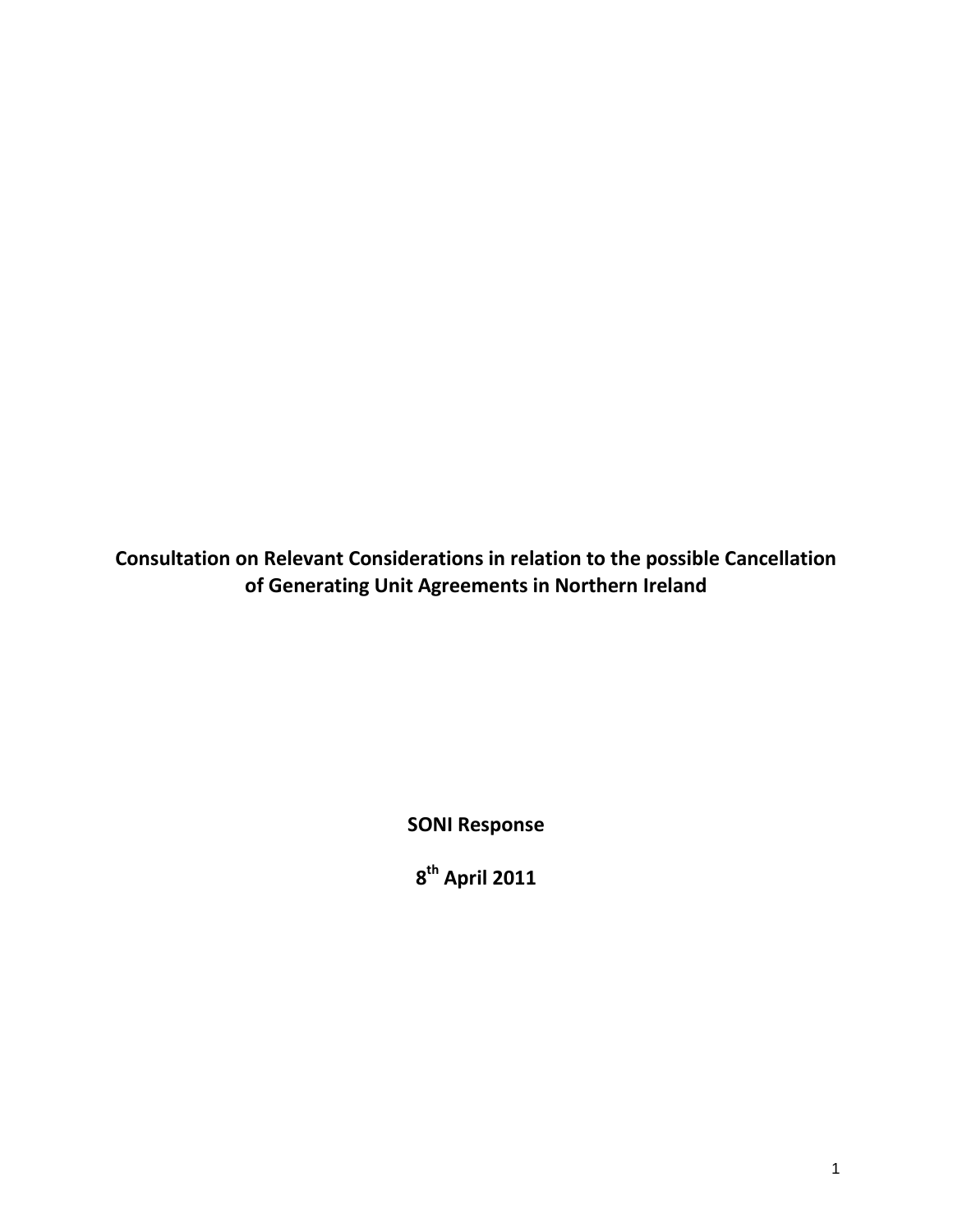SONI welcomes the Northern Ireland Authority for Utility Regulation's ("the Authority") consultation paper on Relevant Considerations in relation to the possible Cancellation of Generating Unit Agreements (GUAs) in Northern Ireland.

SONI is the licensed Transmission System Operator and Market Operator in Northern Ireland<sup>1</sup> and is also part of the wider EirGrid group.

This response has been prepared by SONI on behalf of, and in consultation with, other parts of the EirGrid group. The response makes a number of general observations before addressing the specific views requested and builds on our previous consultation responses in relation to this matter.

# **GENERAL COMMENTS**

Any early cancellation of the GUAs will again require fundamental commercial considerations. SONI fully support the proposed economic analysis, and in particular the likely effect on the PSO charges. However it must be recognised that the appraisal may not capture all of the wider effects and should therefore inform rather than dictate the ultimate decision. It is difficult to incorporate the dynamic nature of the market and how units would respond to being out of contract. SONI would urge the Authority to consider these wider effects when making their decision.

Without prejudice to the results of the analysis our view is that there may be some other benefits in the early cancellation of the GUAs entered into with NIE Energy Power Procurement Business ("PPB"). These benefits would, of course, need to be balanced and evaluated considering any risks or costs associated with early termination.

The benefits would include:-

- Increased transparency, liquidity and competitiveness of the Single Electricity Market ("SEM") as a result of generators operating directly in the market. Cancellation on the Earliest Cancellation Date re-affirms the RAs commitment to the SEM as a gross mandatory pool through which all large generators must physically trade.
- Removal of legacy contractual arrangements and the overhead in their administration and interfacing. For example, the NI Grid Code and the complexities around the provision of Ancillary Services to SONI through PPB as an Intermediary.
- Increased flexibility with the introduction and consistent application of any amended arrangements which would support the SEM and ultimately assist the Authority and the SEM Committee (SEMC) in carrying out their primary duties.

l  $1$  Trading as SEMO under a joint venture with EirGrid.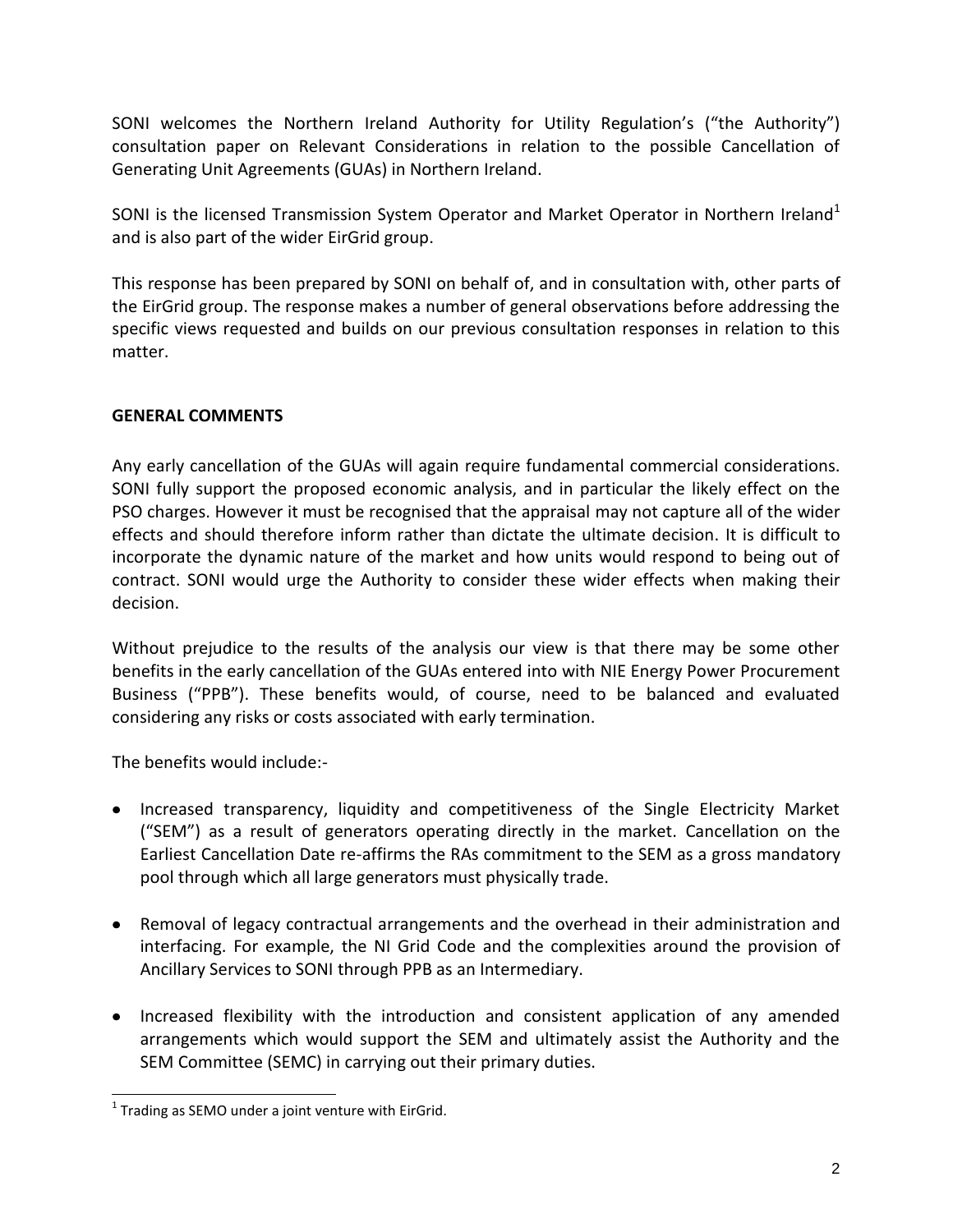Transparency and consistency in how SONI deal with generators and suppliers. The confidential nature of the current arrangements under the GUAs, do not permit the desired level of transparency.

## **RESPONSE TO VIEWS REQUESTED**

### **The Authority will follow the same process as followed for previous consultations.**

SONI broadly support the same process and the basis for the economic analysis as set out in the consultation paper. The modelling should be carried out over the full period from the Earliest Cancellation Date (ECD) to the Contract Expiry Date (CED) to enable the full costs/benefits to be evaluated. The dynamic nature of the market and the wider effect of how units would respond to being out of contract should also be taken into consideration in the modelling.

The total cost of financing the PPB business also needs to be considered as a factor in the overall decision. In addition, as PPB represents a portfolio of generation, there are overheads which should be considered in dealing with an Intermediary in the SEM, with the Authority, and SONI (through the Power Procurement SONI Interface Agreement, PSIA).

# **How the Authority should take account of the proposed carbon price support mechanism within its analysis.**

The offer prices to SEM reflect the variable cost of carbon regardless of the support mechanism in place. If the GUAs were cancelled then the liability for these carbon costs would lie with the generating companies (as with all other generators in the SEM). This would also extend to costs associated with the carbon support mechanism as set out in the recent UK budget, be they through the Climate Change Levy for coal or gas or through a reduction in fuel duties relief for oil products.

As these costs are proportional to the output of the generator unit i.e. they are variable costs, it would seem appropriate to consider these costs in the same manner as the carbon costs were in the previous appraisal on the early cancellation of GUAs.

It should be highlighted that the variable cost of carbon (including any additional costs arising from the new carbon support mechanism) should be considered separately to the issue of 'grandfathered' free carbon allowances.

As the free carbon allowances that legally transferred to PPB conclude in December 2012, the net benefit passed to consumers also ends. So whilst there is a net benefit enjoyed at the moment, this benefit disappears in December 2012.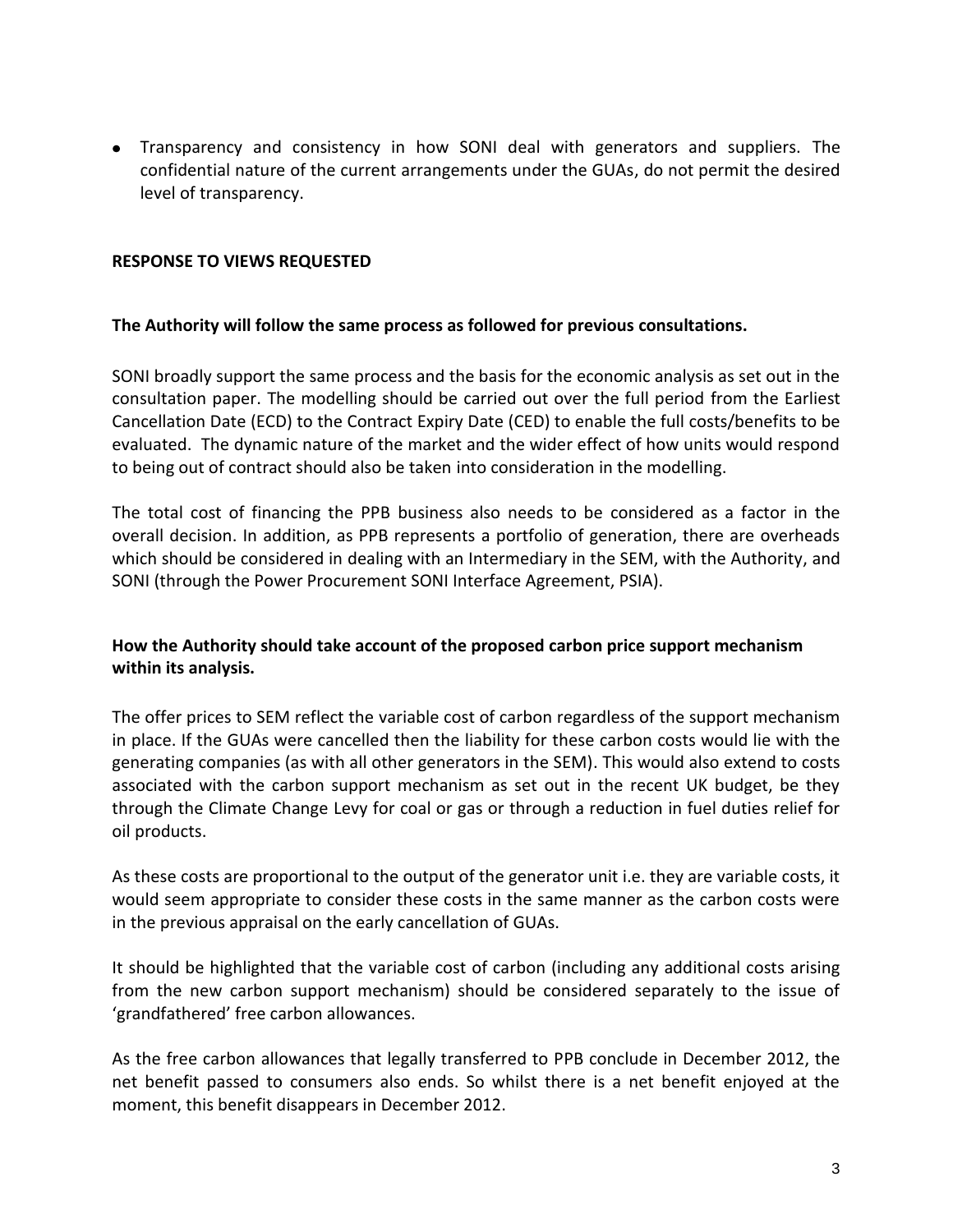Additionally, if it is deemed economically viable to cancel some or all of the GUAs early, then there may be additional benefits in aligning the ECD with the expiration of the free carbon allowances to maximise their benefit to NI consumers.

## **The Policy Considerations which will be taken account of**

# **1. Competition and Liquidity**

Promoting more effective competition is a principle objective of both the Authority and the SEM Committee. The cancellation of the GUAs would lead to a more effective market as the physical generators must trade directly with the SEM. This increases transparency and moves the commercial risk associated with participation in the SEM to the owners of the physical generation–those best placed to invest in better performance and more efficient operations.

An integral part of the development of the SEM has been the implementation of a market power mitigation strategy to ensure that the benefits associated with the SEM are not undermined by the abuse of market power. Part of that strategy was to introduce a suite of Directed Contracts ("DCs"), the purpose of which was to remove the incentives on PPB and ESB Power Generation ("ESB PG") to attempt to profit from the use of market power. The PPB have been obliged to sell Directed Contracts as their market concentration was above what would deemed to be competitive. This concentration, while being significantly lower than that of ESBPG, is a direct consequence of the GUAs.

This concentration has been reduced by the cancellation of the GUAs associated with K1 and K2. However, as the generator units party to the GUAs are now under ownership of a single company, cancelling some or all of the GUAs will increase market concentration in the SEM to the level that PPB originally had prior to the cancellation of GUAs for K1 and K2. These new circumstances place a significant degree of local market power in the hands of AES and it may be appropriate to encourage them to offer sufficient CfDs to the SEM to ensure that a) their market power is reduced and b) to provide Suppliers with an opportunity to manage their pool risk.

On the other hand, cancellation will decrease or eliminate monitoring of the ring-fenced arrangements between PPB and their affiliated generation company.

# *2.* **Security and diversity of supply**

From a security of supply point of view, there are no identifiable transitional or longer term issues regarding early GUA cancellation. (SONI have already seamlessly facilitated the cancellation of two GUAs in respect of Ballylumford 'B' station and two in respect of Kilroot units 1 and 2). However, the plant covered by the GUAs is essential for the secure operation of